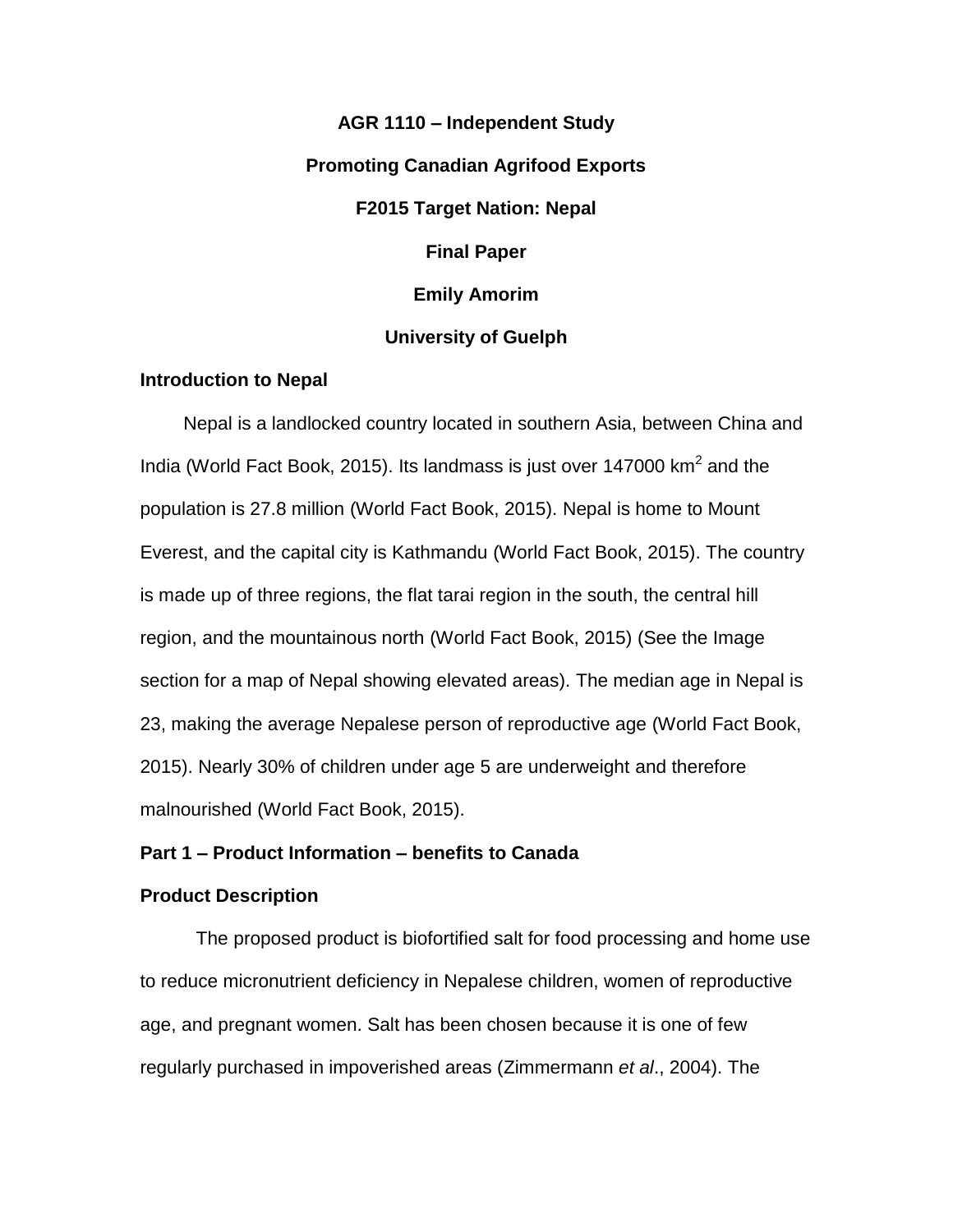product will be produced by Compass Minerals, which is based in Canada, the United States and the United Kingdom.

#### **Description of Production Process**

Continuous mining at the Goderich, Ontario mine removes salt with a machine that shears salt away from the rock face using steal cutting picks (How We Do It, 2015). Compass Minerals' mines are from 500 to 1800 feet below ground (How We Do It, 2015). The fortified salt is made by first washing the salt, then a nutrient solution is added, next the salt is mechanically dried, and finally the salt is packaged into large bags (How We Do It, 2015).

## **Machinery required and cost**

The required machinery includes the mining machine, a mechanical evaporator, and the packaging machinery (How We Do It, 2015). There would be no new cost for this since Compass Minerals already has the mining, processing, and packaging equipment.

## **Inputs required**

Required inputs include the raw salt, the micronutrient solutions, and the packaging materials. There would also be the energy used to operate all of the machines. Additionally, there would be the human labour input.

## **Health and Nutritional Information**

The aim if this product is to create a more rounded and beneficial fortified salt for impoverished areas of Nepal. Therefore, a range of micronutrients would be added including iron, iodine, and vitamin A, which have already been tested in Nepal (Dreyfuss *et al.,* 2000). Additional nutrients would include selenium,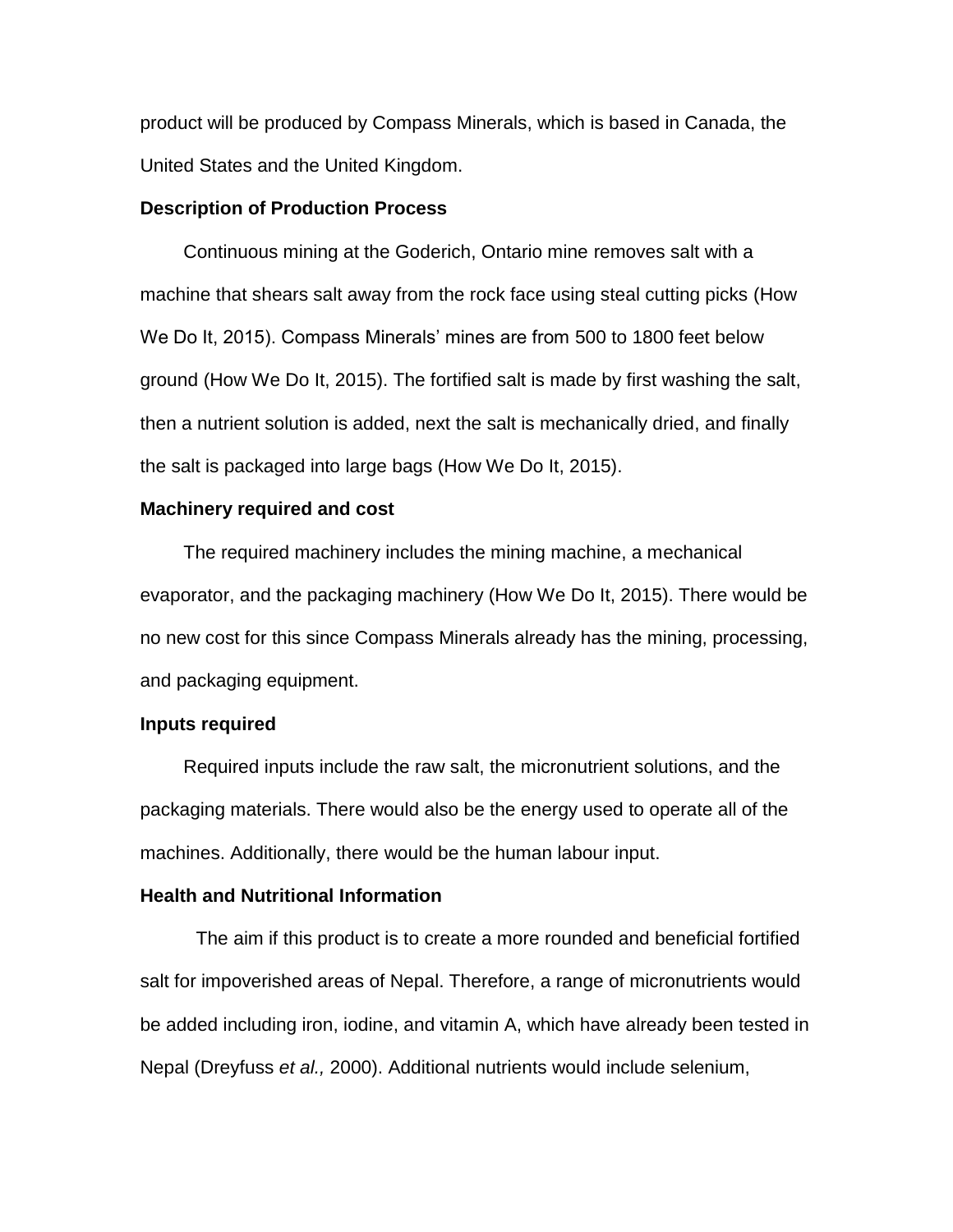copper, zinc, and vitamins B, D, E, and K (Chandyo *et al.,* 2009; Schulze *et al.,* 2014).

## **Evaluate market opportunity**

There is currently no other product like this on the market, which poses an incredible opportunity that would benefit Nepal, and other developing countries.

#### **Benefits to Canada**

The chosen company is Compass Minerals. They were chosen because they already produce fortified culinary salt, and export worldwide. Compass Minerals also has other biofortified salts for livestock, therefore they could easily add other nutrients to salt for human consumption. Using Compass Minerals would benefit the Canadian economy by creating jobs for both product development, and product production (Salt and mineral solutions…, 2015).

## **Environmental sustainability in manufacturing in Canada**

Compass Minerals has a commitment to corporate responsibility (Corporate Responsibility, 2015). They promote transparency in their operation (Corporate Responsibility, 2015). They protect their workers' and the community's health and safety (Corporate Responsibility, 2015). Compass Minerals is committed to making decisions that are sustainable in the long-term (Corporate Responsibility, 2015). They also practice and promote responsible use of minerals (Corporate Responsibility, 2015). For instance, salt is extracted in sections, leaving large pillars of salt for structural support of the mine area (How We Do It, 2015). They work to improve the communities surrounding their mines and factories (Corporate Responsibility, 2015). Compass Minerals values, implements and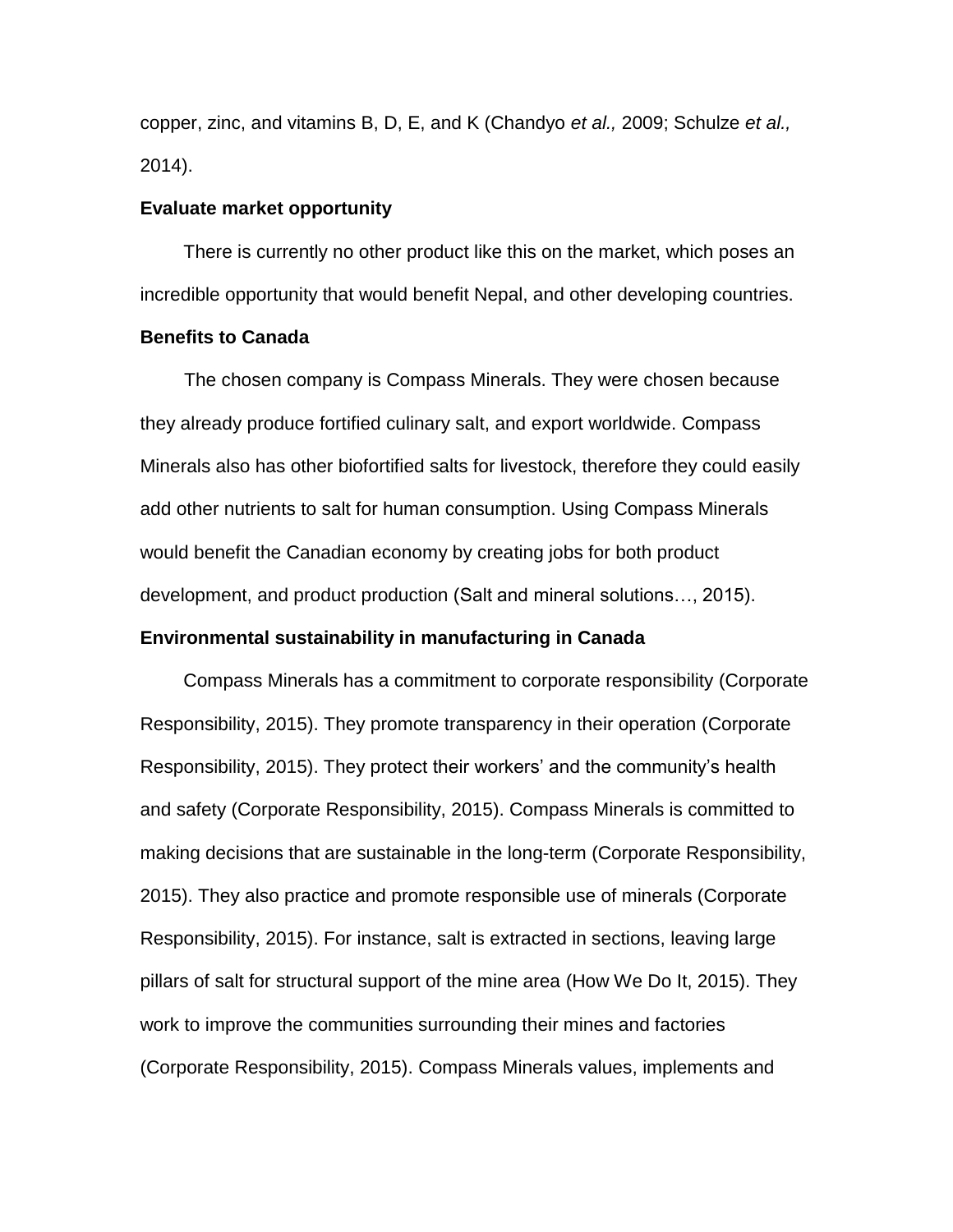encourages innovation to make their processes more efficient and their activities more sustainable (Corporate Responsibility, 2015). They also value all of their employees by sharing profit with employees as well as shareholders (Corporate Responsibility, 2015).

# **Part 2 – Export Potential to Nepal – needs and benefits to Nepal**

## **Transportation logistics**

There are several options for transportation. The product could be shipped in bulk from Canada to India and package it individually Nepal. The product could also be packaged in small packages for retail in Canada before shipping. The product would be sent by cargo ship from Goderich, Ontario, and travel by truck once it reaches India.

#### **Storage**

The product will be shipped, stored, and sold in plastic bags to keep moisture out. Plastic bags were chosen over other materials like cardboard or plastic containers since they are compact and lightweight. They also protect from water and are readily available in different sizes.

#### **Cost analysis to achieve profitability and price point**

Based on similar products available in Canada, the fortified salt would retail for approximately CDN \$1-2 per kilogram in Nepal (Search Results for 'salt'…, 2015). However, this is based on iodized salt, the cost of other micronutrients may increase the retail price. There is not true comparable product currently available. The low price point of the product means that the poor will be able to afford it and benefit from it. Substituting the fortified salt for their regular salt is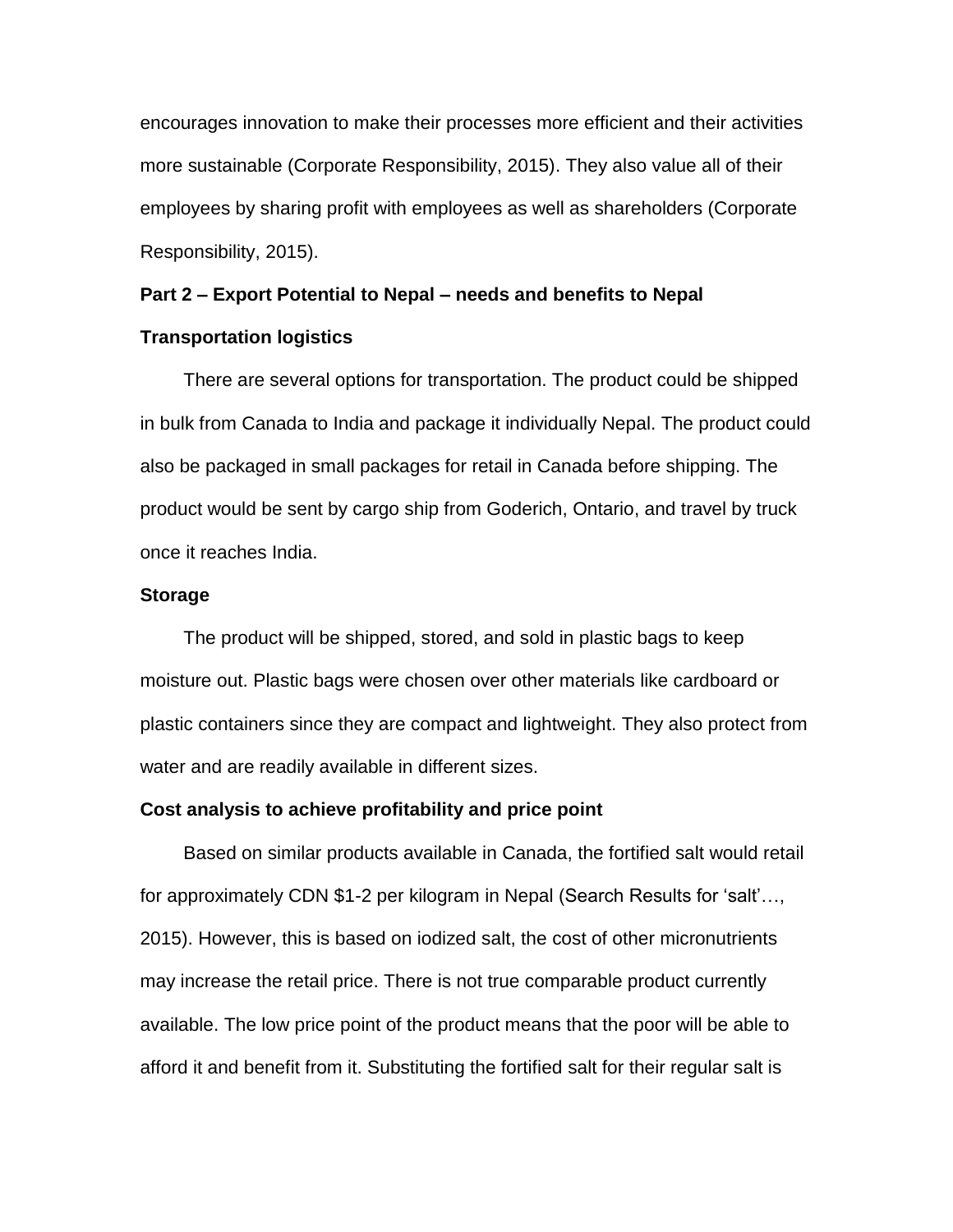something that they can manage and are probably more likely to do since it is not an additional product to buy.

## **Benefits to Nepalese Women of Reproductive Age, Pregnant Women, and Preadolescent Children**

The Nepalese diet consists mainly of cereals (Chandyo *et al.,* 2009). This diet is high in phytate, which inhibit absorption of zinc, especially when there is a high phytate to zinc ratio. 50% of daily zinc intake is from rice, however it also contains 68% of phytate daily intake in Nepal (Chandyo *et al.,* 2009). Zinc is essential for basic cell function as well as preventing many pregnancy complications. It is common for Nepalese women to have micronutrient deficiencies, including zinc (Chandyo *et al.,* 2009).

Iron deficiency and associated anemia, and vitamin A deficiency are just some of the other common micronutrient deficiencies in Nepal that contribute to health problems and disease susceptibility among all age groups (Dreyfuss *et al.,* 2000).

Fortifying salt with vitamin A, iron, and iodine has been studied a number of times, however there are micronutrients that are essential to child development that would be beneficial in a fortified salt (Schulze *et al.,* 2014). These include D, E, K, and B vitamins, as well as selenium and copper. The micronutrients listed above contribute to bone health, immunity, thyroid function, and many other functions essential for health and development (Schulze *et al.,* 2014).

### **List of companies and contact information**

Compass Minerals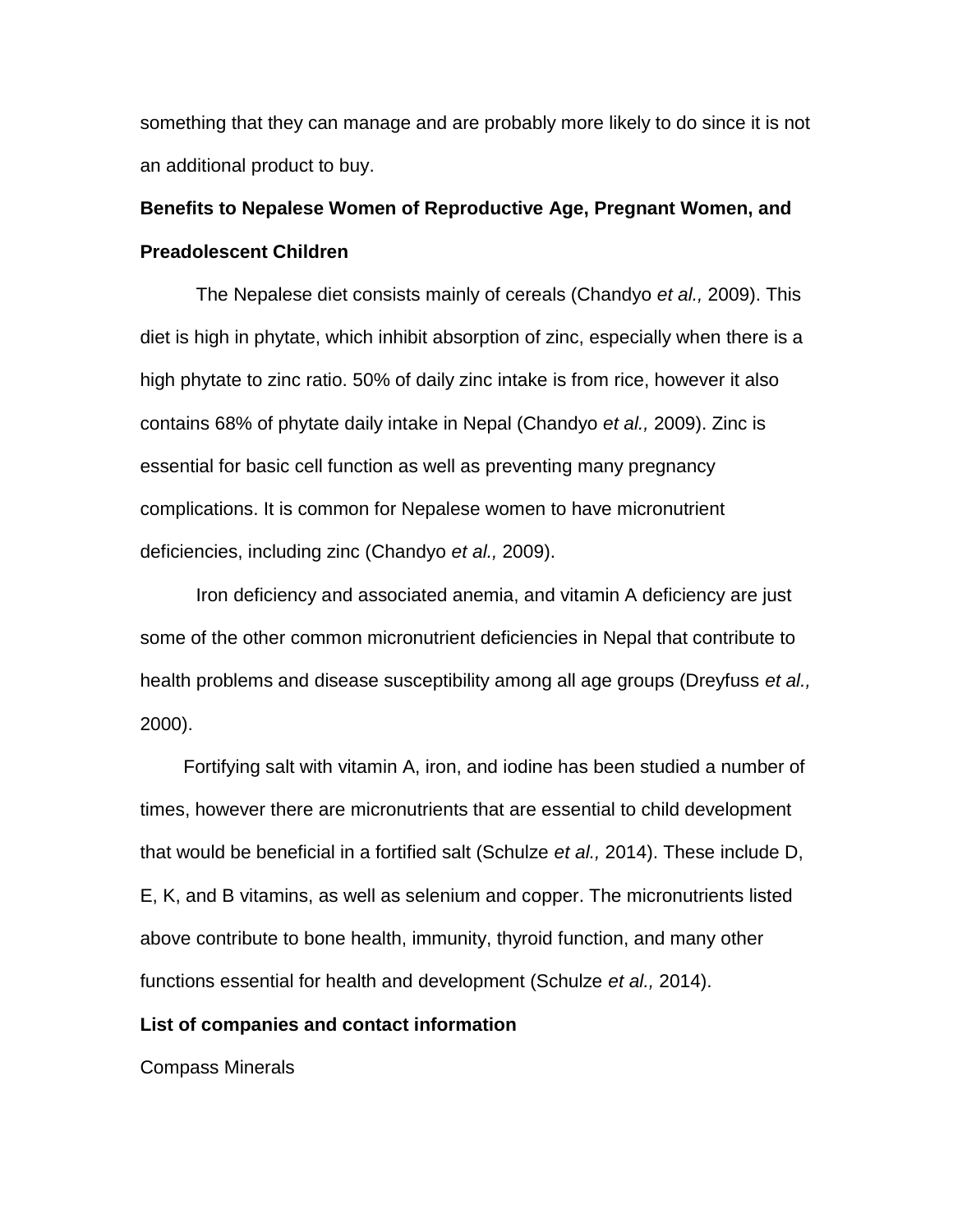Corporate Office 913-344-9200 Overland Park, KS Compass Minerals – Sifto Canada Ontario Consumer and Industrial Division 1-800-387-8580

## **Sales/marketing strategy to sell in Nepal**

The bulk bags of salt would be sold to grocery stores and other retailers. The salt would then either be put into smaller bags for purchase, or the customer would buy the desired amount from a bulk container. In both cases the salt would be sold by weight.

The salt may also be sold to food processors to use in the manufacturing of food products. This would be beneficial to the food processor because they could market their product as being fortified or enriched. By adding nutritional value, they are also adding economic value since people will pay more for a better product.

## **Note future studies required to evaluate viability**

There are a number of studies that need to be performed to confirm viability of this product. First, the preferred form of salt (coarse, fine, colour, etc.) of the Nepalese people needs to be determined. It would be beneficial to also determine the preferred packaging. Next, the chemical makeup of the salt needs to be tested. The combination of micronutrients needs to be assessed for stability, as well as interactions preventing adequate absorption of the nutrients.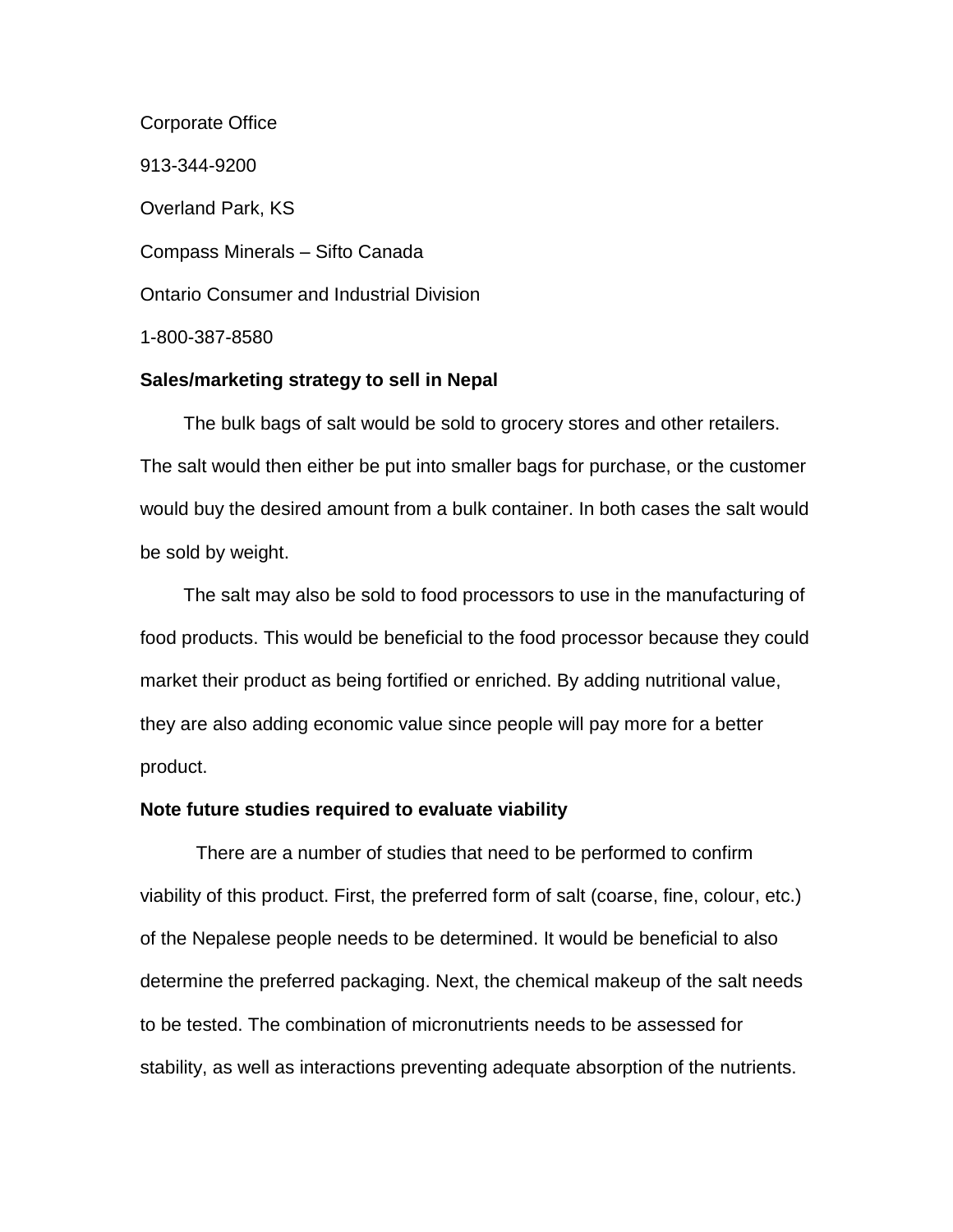The ratio of nutrients is also important, as is the affect of adding the nutrients on the colour and taste of the salt. It will need to be tested by the Nepalese to determine if a change to the colour or taste of the salt will affect their willingness to purchase it. Another option that should be tested is to produce a salt with a high concentration of the desired nutrients and mix it with unfortified salt in Nepal. However, this raises the issue of non-uniform dosing of the individual nutrients.

## **Summary and Recommendations**

In summary, it has been shown that there is a need for a product like this fortified salt. It would increase the health and overall quality of life of the Nepalese and other similar people. It is recommended that the suggested studies be done to further evaluate the viability of this product and to work with the Nepalese to fine tune the product to something they would purchase.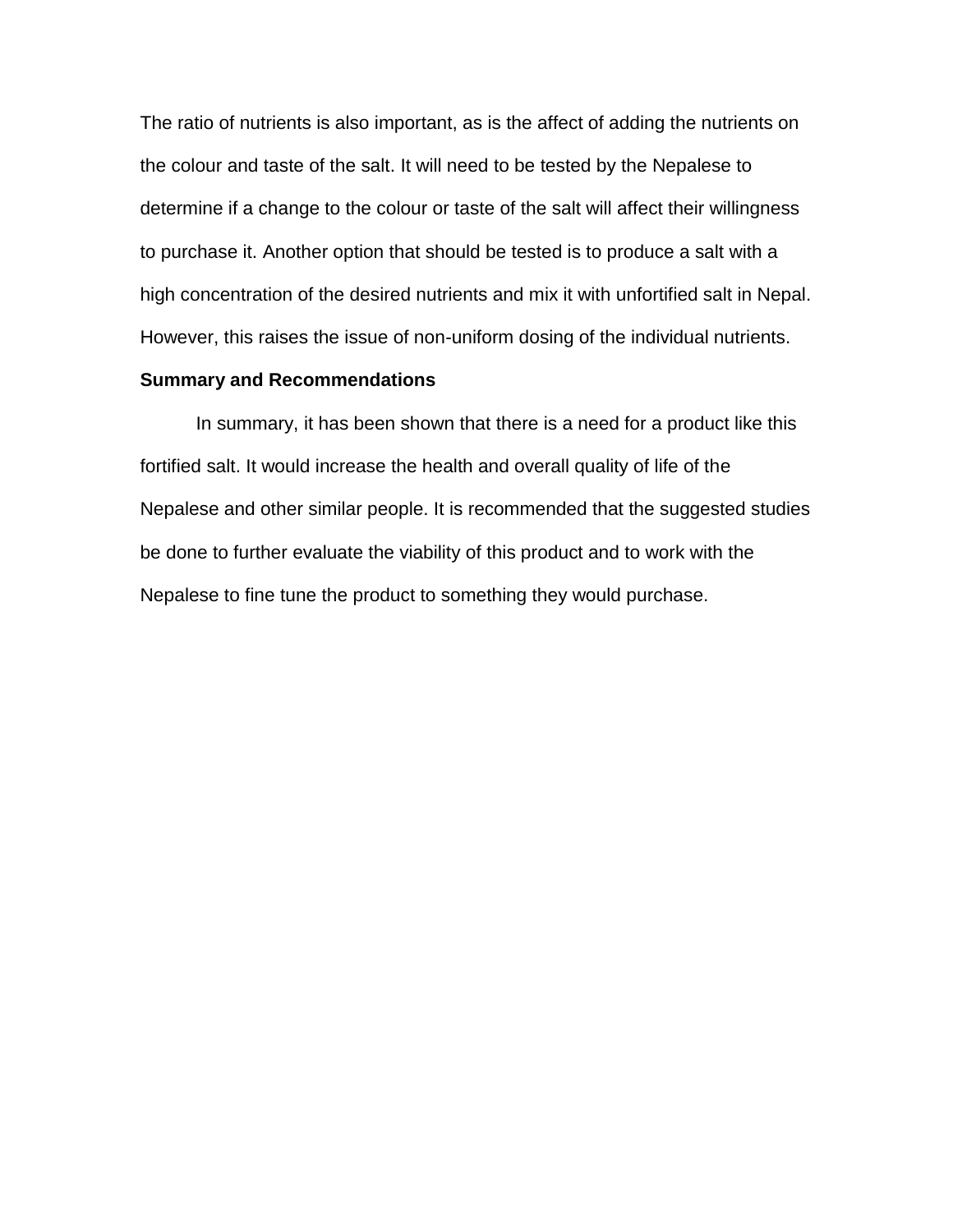## **Image**



Map of Nepal showing high and low areas (Map of Nepal 2011, 2015)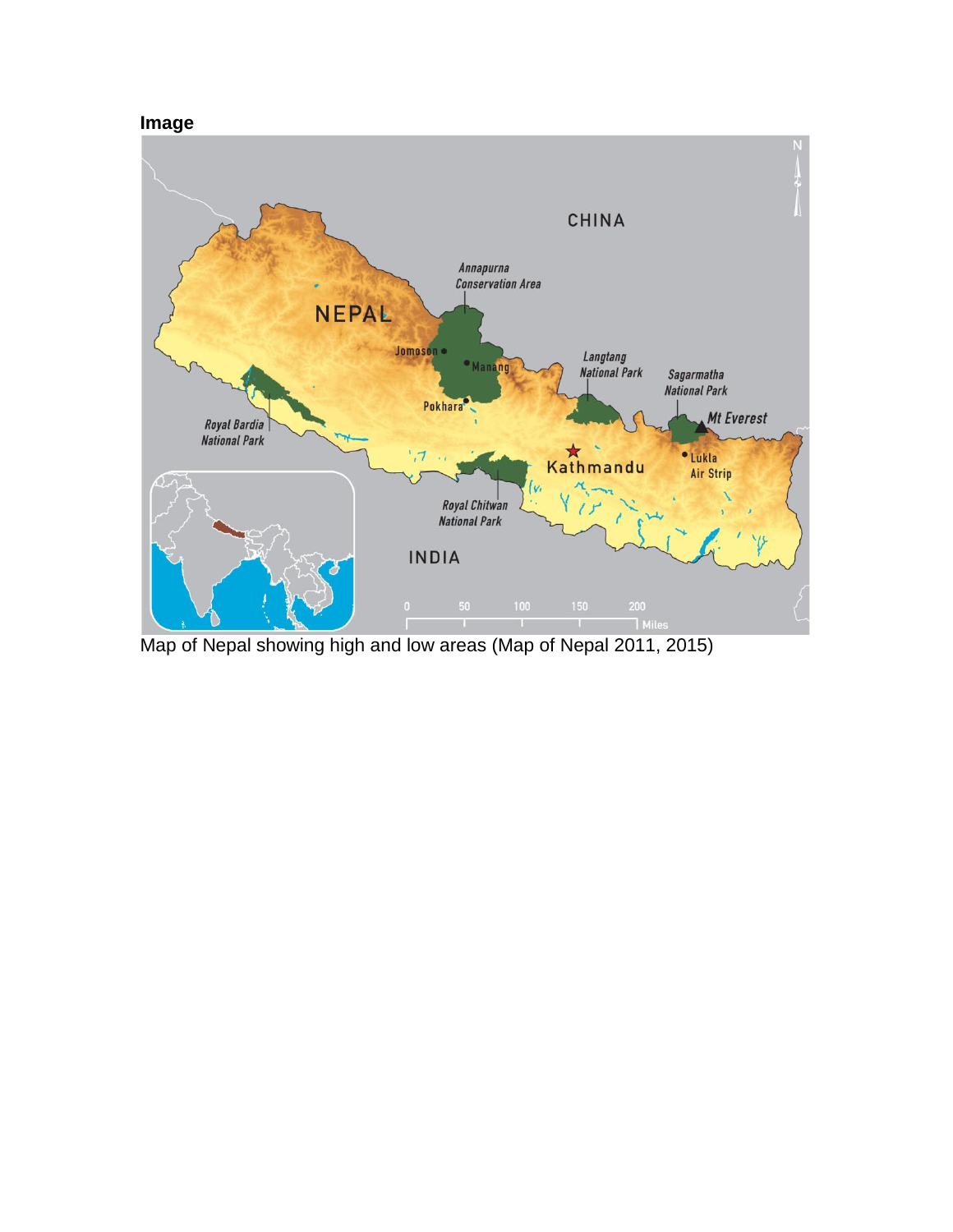## **Works Cited**

Chandyo, R. K., Strand, T. A., Mathisen, M., Ulak, M., Adhikari, R. K., Bolann, B. J., & Sommerfelt, H. (2009). Zinc deficiency is common among healthy women of reproductive age in Bhaktapur, Nepal. *The Journal of nutrition*,*139*(3), 594-597.

Compass Minerals. (n.d.). Retrieved November 8, 2015, from http://www.compassminerals.com/

- Corporate Responsibility | Compass Minerals. (n.d.). Retrieved November 8, 2015, from http://www.compassminerals.com/who-we-are/corporateresponsibility/
- Dreyfuss, M. L., Stoltzfus, R. J., Shrestha, J. B., Pradhan, E. K., LeClerq, S. C., Khatry, S. K., Shrestha, S. R., Katz, J., Albonico, M. & West, K. P. (2000). Hookworms, malaria and vitamin A deficiency contribute to anemia and iron deficiency among pregnant women in the plains of Nepal. *The Journal of nutrition*, *130*(10), 2527-2536.
- How We Do It | Compass Minerals. (n.d.). Retrieved November 26, 2015, from <http://www.compassminerals.com/what-we-do/production/>

Map of Nepal 2011. (n.d.). Retrieved November 8, 2015, from

http://www.emersonkent.com/map\_archive/nepal\_2011.htm

Salt and mineral solutions that enhance your life - Sifto Canada Corporation.

(n.d.). Retrieved October 18, 2015, from<http://www.siftocanada.com/en/>

Schulze, K. J., Christian, P., Wu, L. S. F., Arguello, M., Cui, H., Nanayakkara-Bind, A., Stewart, C. P., Khatry, S. K., LeClerq, S. & West, K. P. (2014).